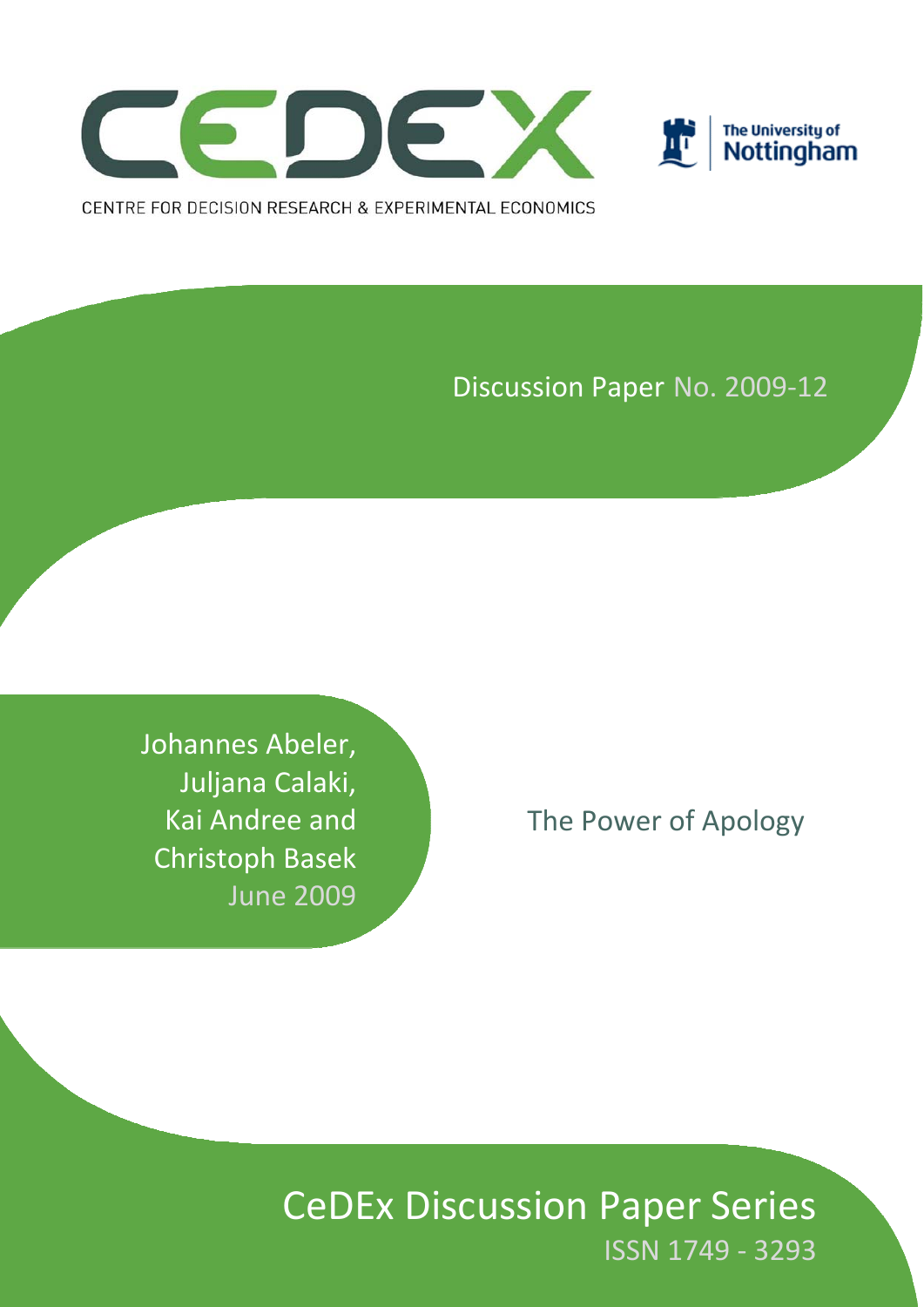

CENTRE FOR DECISION RESEARCH & EXPERIMENTAL ECONOMICS

The Centre for Decision Research and Experimental Economics was founded in 2000, and is based in the School of Economics at the University of Nottingham.

The focus for the Centre is research into individual and strategic decision-making using a combination of theoretical and experimental methods. On the theory side, members of the Centre investigate individual choice under uncertainty, cooperative and non-cooperative game theory, as well as theories of psychology, bounded rationality and evolutionary game theory. Members of the Centre have applied experimental methods in the fields of public economics, individual choice under risk and uncertainty, strategic interaction, and the performance of auctions, markets and other economic institutions. Much of the Centre's research involves collaborative projects with researchers from other departments in the UK and overseas.

Please visit http://www.nottingham.ac.uk/economics/cedex/ for more information about the Centre or contact

Karina Terry Centre for Decision Research and Experimental Economics School of Economics University of Nottingham University Park Nottingham NG7 2RD Tel: +44 (0) 115 95 15620 Fax: +44 (0) 115 95 14159 karina.terry@nottingham.ac.uk

The full list of CeDEx Discussion Papers is available at

http://www.nottingham.ac.uk/economics/cedex/papers/index.html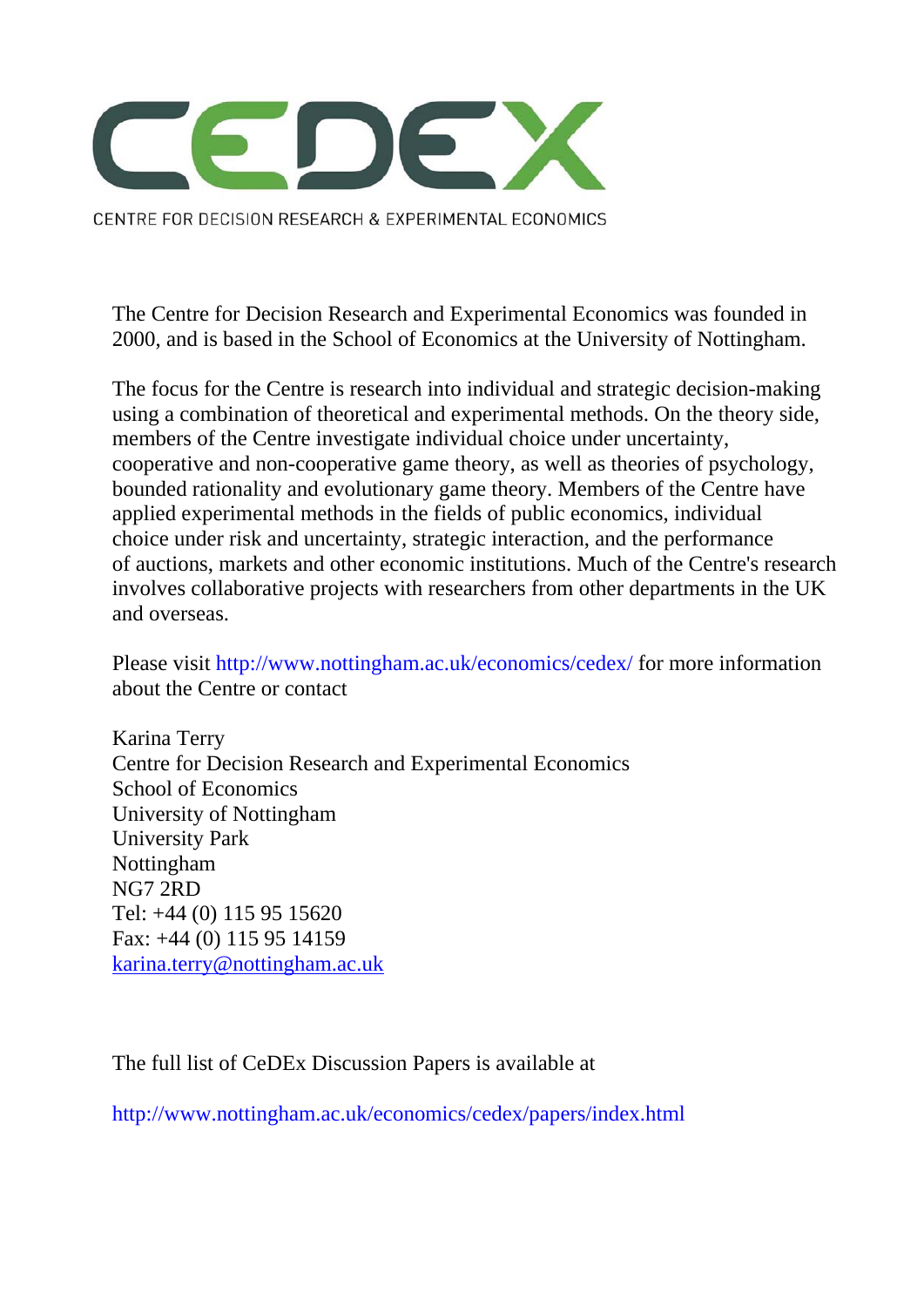# The Power of Apology

Johannes Abeler[∗](#page-2-0) Juljana Calaki

University of Nottingham University of Bonn

#### Kai Andree Christoph Basek

University of Potsdam University of Bonn

May 22, 2009

After an unsatisfactory purchase, many firms are quick to apologize to customers. It is, however, not clear why they should do that. As the apology is costless, it should be regarded as cheap talk and thus ignored by the customer. In this paper, we test in a controlled field experiment whether apologizing influences customers' subsequent behavior. We find that apologizing yields much better outcomes for the firm than offering a monetary compensation.

JEL classification: C93, D82, L81

Keywords: Apology, Credulity, Natural Field Experiment

<span id="page-2-0"></span><sup>∗</sup>Corresponding author: johannes.abeler[at]nottingham.ac.uk.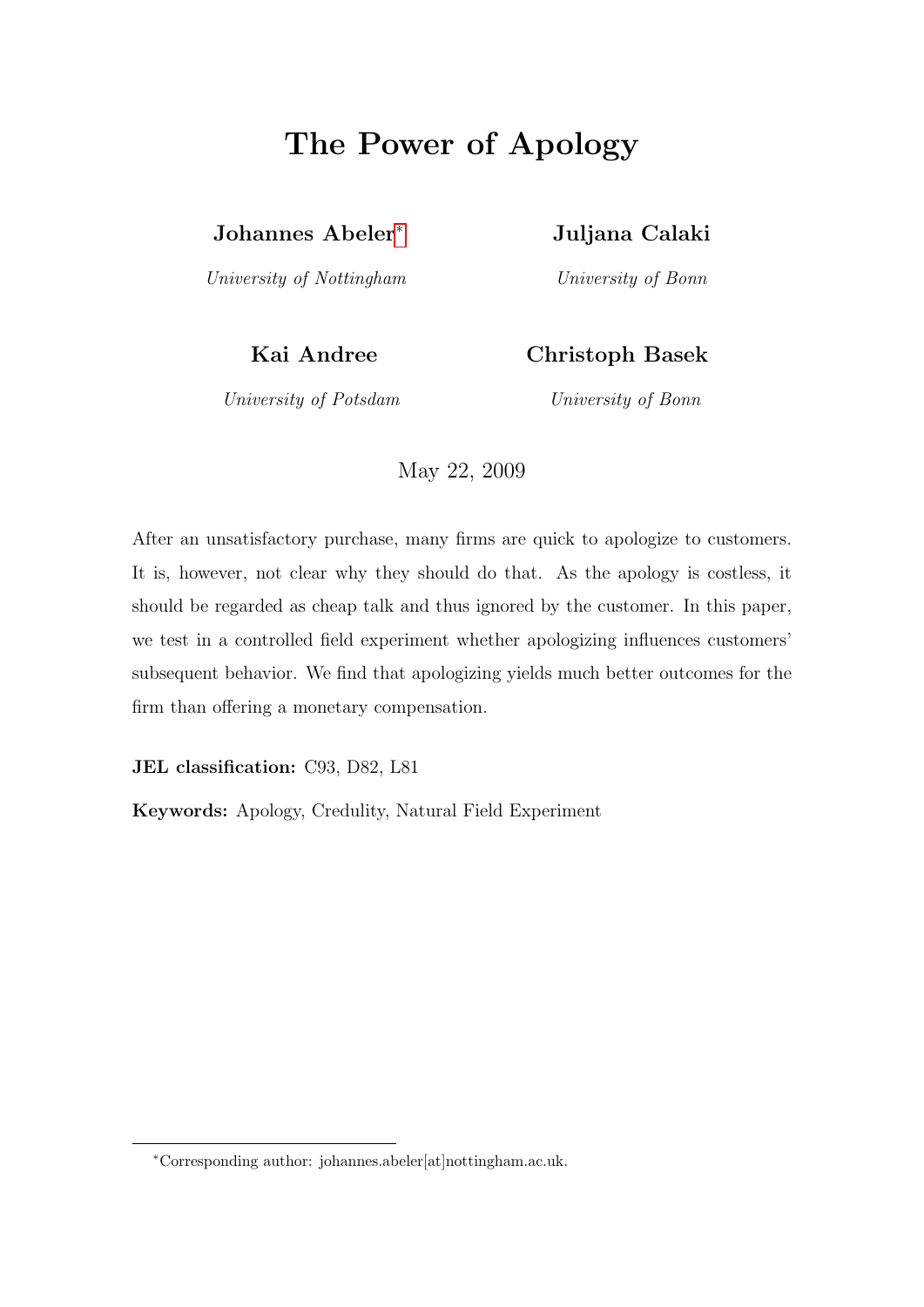#### 1 Introduction

Apologies are ubiquitous. They are used regularly in everyday life between individuals, as well as by firms faced with disgruntled customers. Sociological theories of apologies suggest that apologizing induces shame and social disapproval (e.g., Tavuchis 1991); an apology could thus represent a costly message and the receiver of the apology could infer information about the sender. Ho (2007) proposes an economic theory of apologies. He considers a repeated principal-agent setup and shows that costly apologies by the agent allow the principal to distinguish between agent types. For a firm, however, it is not clear what such a cost would be. If the apology can be interpreted as admission of guilt, it could increase the risk of having to pay litigation costs, but most apologies do not include such an admission. Moreover, the firm could just apologize for strategic reasons. But if an apology is costless, the customer should ignore such a cheap-talk message.<sup>[1](#page-3-0)</sup> So why do firms still apologize so much?

In this paper, we make a first step towards understanding apologies in a firmcustomer relationship by investigating whether a firm's apology is able to influence customer behavior. We have an ideal data set to study this question: we collaborated with a firm selling a range of goods on the German eBay website, averaging more than 10,000 transactions per month. On eBay, transactions can be evaluated by sellers and buyers as positive, neutral, or negative. We exogenously manipulated the firm's reaction to neutral or negative evaluations by customers. In three randomized treatments, the firm either (i) apologized or (ii) offered a small or (iii) a large monetary compensation to customers and asked customers to withdraw their online evaluation in return. Customers were not aware of participating in an experiment and thus acted in a completely natural environment. The apology did not include any admission of guilt; the risk of litigation was thus constant across treatments. Since we can observe whether customers subsequently withdrew their evaluation, we

<span id="page-3-0"></span><sup>&</sup>lt;sup>1</sup>A large related literature in law asks whether apologies could be useful in preventing law suits (for overviews see Cohen 2002, White 2009). Here, too, the central question is whether an apology is still effective when both, honest regret or strategic incentives, could be the reason for apologizing.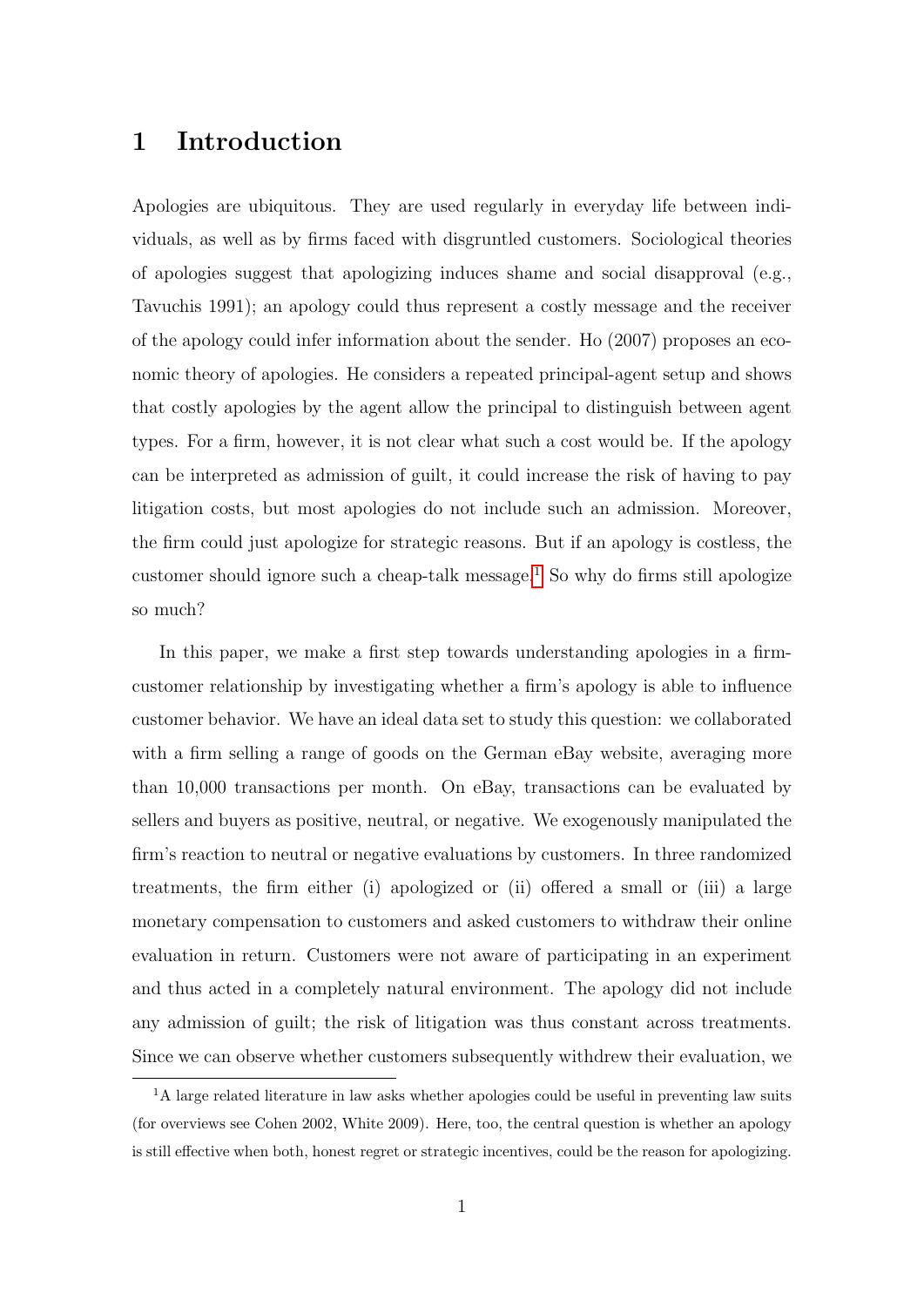have a reliable indication for how the treatments influence customer behavior.

Notice that our setting makes it difficult for an apology to work: the apology is made by a large, anonymous firm; there is no face-to-face communication; and the firm has a clear incentive to apologize, i.e., there is a high probability that the apology is strategic and not honest. Thus, our results will likely underestimate the effect of apologies.

#### 2 Design and Results

On eBay, 99% of evaluations are positive (Resnick & Zeckhauser 2002); rating a seller as neutral or negative is thus a strong signal about the seller's low trustworthiness. Indeed, a lower reputation score reduces the probability of sale and decreases the average selling price (Bajari & Hortacsu 2004). In addition, if a seller account falls below 98% of positive evaluations, the seller loses his standing as "PowerSeller", an official eBay certificate. Taken together, sellers have a strong interest in avoiding neutral and negative evaluations.

We exploit a special feature of the eBay evaluation system, called "mutual feedback withdrawal": both parties can agree not to evaluate a transaction at all, even after one party has evaluated the transaction. As a consequence, the former evaluation does not influence either party's reputation score. In our experiment, the firm asked customers to withdraw their evaluation after they had given a neutral or negative evaluation. All customers who gave a neutral or negative evaluation between November 2007 and April 2008 participated in the experiment  $(N = 632)$ .

It was randomly determined to which treatment a given customer was assigned. In the first treatment, the *Apology Treatment* (AT), the customer received an email with the following text:<sup>[2](#page-4-0)</sup>

<span id="page-4-0"></span><sup>2</sup>To ensure that customers did not interpret the apology as admission of guilt, a reason for the bad service was given without admitting any guilt.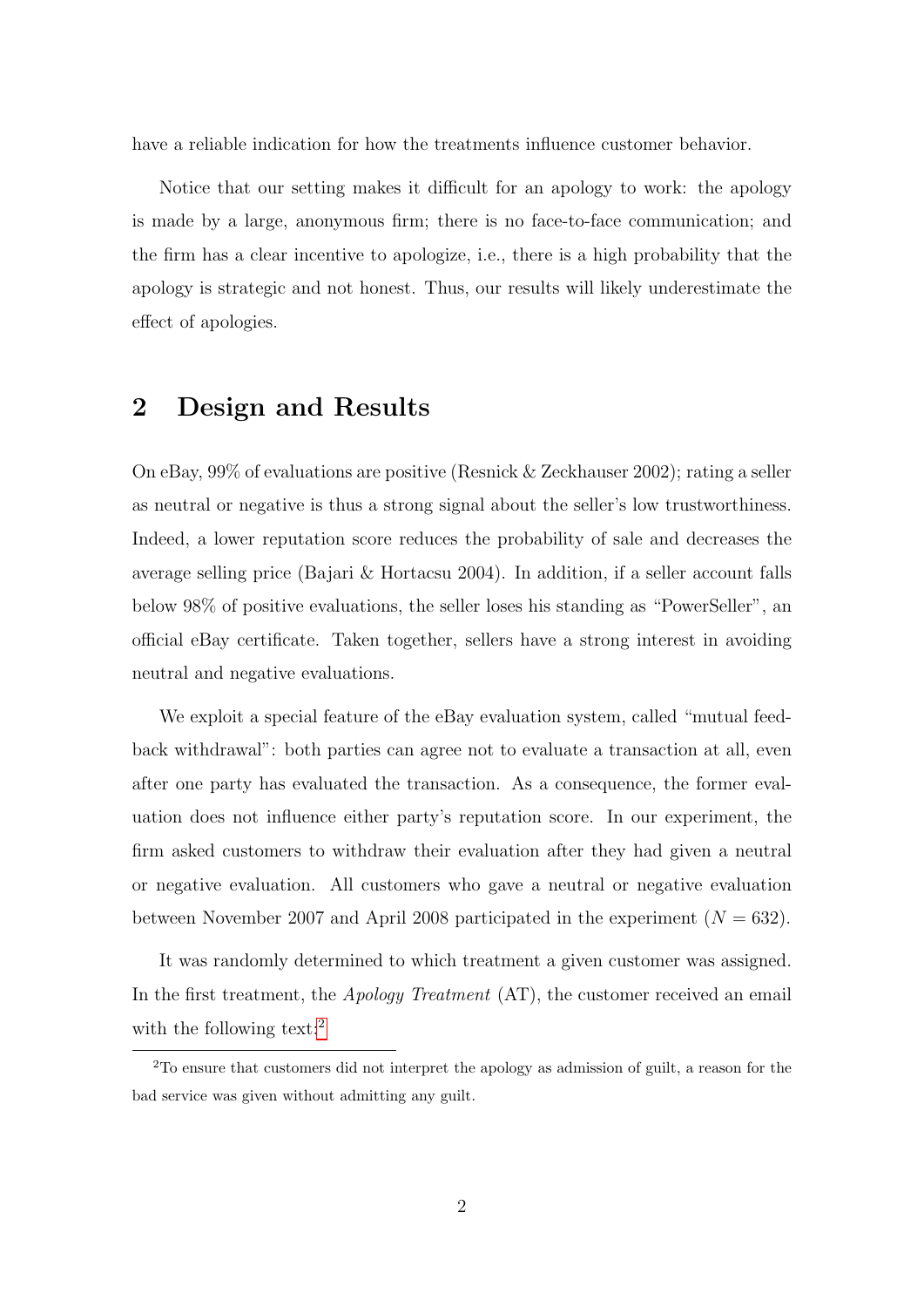We are sorry to discover that you were not satisfied with our service. As we are concerned about customer satisfaction, I would like to apologize and ask whether you might withdraw your [negative/neutral] evaluation. You cited the very delayed delivery as the reason for your evaluation. Unfortunately, the manufacturer delivered the wrong goods, so we had to wait for a new delivery. We are very sorry and want to apologize for this. Since in this case we had no direct influence on the delivery time, I would like to ask you to agree to the mutual feedback withdrawal at this link: [link]. I would be very pleased if we could resolve this problem together.

In the second treatment, the Low Compensation Treatment (LCT), the customer received an email with the following text:

On [date], you have evaluated us [negatively/neutrally]. As a good-will gesture, we can offer you 2.50 euro if you would consider to withdraw your [negative/neutral] evaluation. In case you consent to this procedure, please tell us your account details (in order to transfer the amount). In return, I would like to ask you to agree to the mutual feedback withdrawal at this link: [link].

In the third treatment, the *High Compensation Treatment* (HCT), the text was as in the second treatment but the amount offered was raised to 5 euro. The amount in the HCT is substantial compared to the average transaction value of 23.20 euro (including shipping costs). For half the customers in the LCT and HCT, a sentence "We will pay the money as soon as you have withdrawn the evaluation" was added. This did not influence behavior in any respect; we thus pool participants regardless of whether they saw the additional sentence or not. Results remain the same if we consider the five treatments separately. In the regressions in Table [1,](#page-8-0) we also control for this difference (dummy for "Conditional Payment").

**Result 1:** Customers who receive an apology instead of a monetary compensation are more than twice as likely to withdraw their evaluation.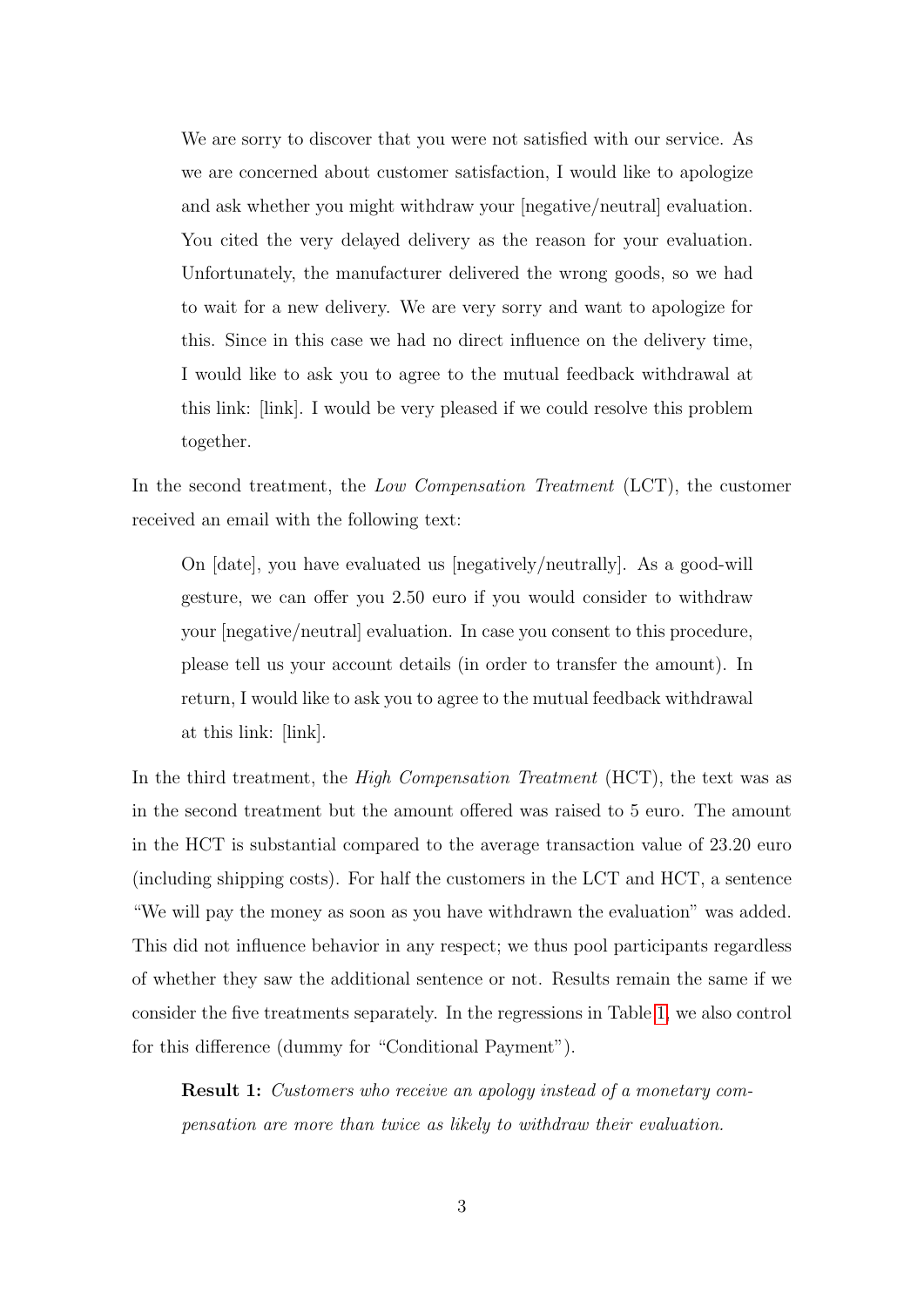

<span id="page-6-0"></span>Figure 1: Share of Evaluations Withdrawn by Treatment.

21.1% of participants withdrew their evaluation when they were offered a monetary compensation. From Figure [1](#page-6-0) one can see that doubling the amount of money leads only to a small increase of this share (from 19.3% in the LCT to 22.9% in the HCT; Fisher's exact test:  $p = 0.330$ . Giving an apology instead of paying money leads to a drastic increase to 44.8% of participants withdrawing their evaluation. The treatment differences between apology and non-apology treatments are highly significant (both  $p < 0.001$ ).

The same result obtains when we compare treatments in probit regressions where we can control for additional variables (see Table [1,](#page-8-0) Columns 1 to 4). We control for the price of the purchased good (including shipping costs), whether the evaluation was negative or neutral, the gender of the customer, whether the customer lives in East or West Germany or not in Germany at all, the customer's eBay experience, and the reason the customer gave for the evaluation (reasons are: good's quality lower than advertised; damaged good; good could not be delivered and customer was reimbursed; high shipping costs; long delivery time; unsatisfactory after-sales service). The firm operates different, seemingly independent accounts which have different reputation scores; we also control for these scores.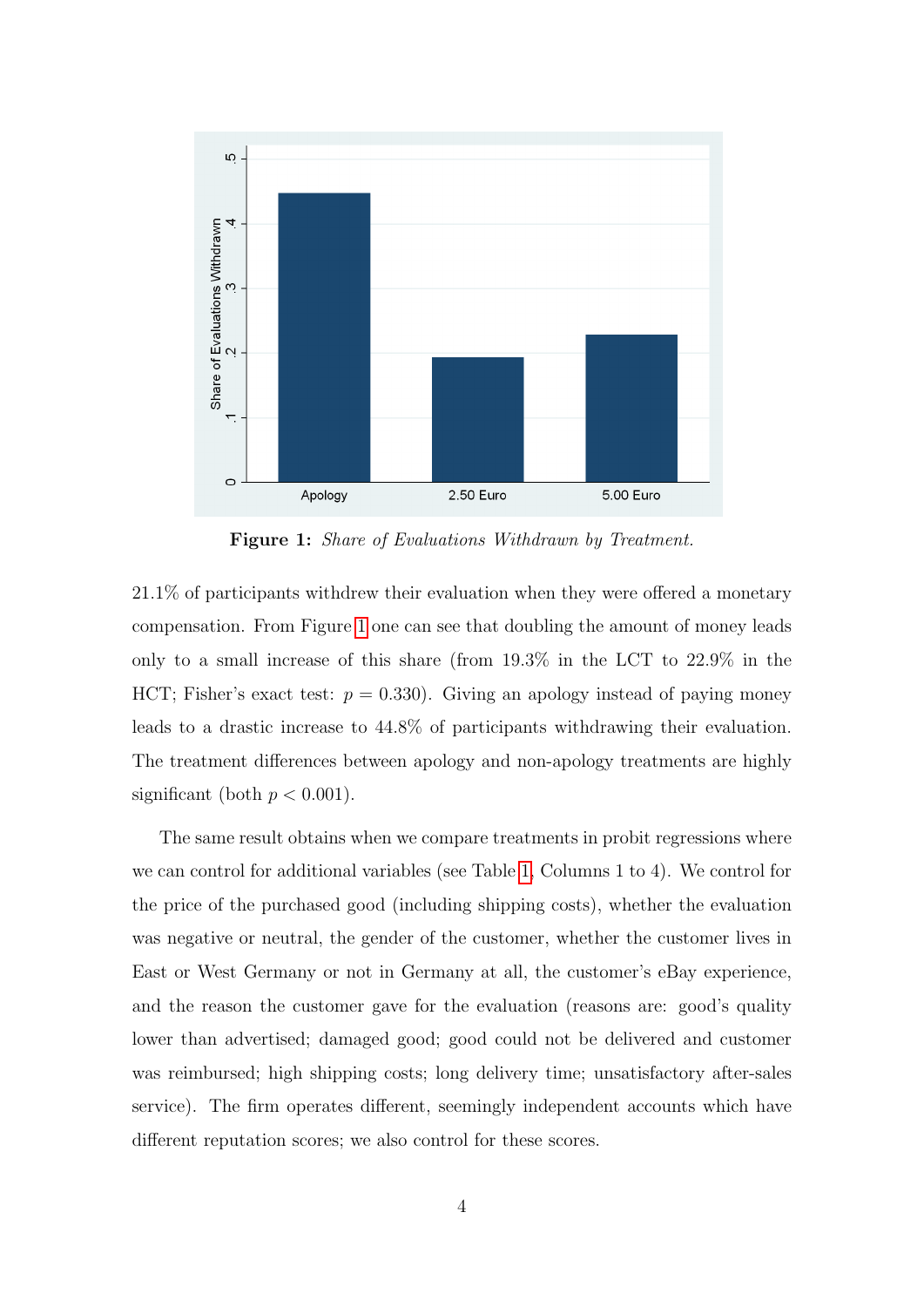In all specifications, the Apology Treatment yields significantly higher withdrawal rates. The only significant control variables are one of the reasons given for the evaluation ("long delivery time" leads to more withdrawal) and the price of the purchased good. A higher price reduces the probability that the evaluation is withdrawn.

Interestingly, the latter effect differs across treatments:

Result 2: When money is offered, a higher purchase price makes it less likely that a customer withdraws his evaluation. An apology works independent of the level of the purchase price.

To investigate the different impact of the purchase price across treatments while avoiding the complications related to interaction terms in probit regressions (Ai & Norton 2003), we split the sample and run separate regressions within treatment (Table [1,](#page-8-0) Columns 5 and 6). We find that the purchase price has a negative influence on the propensity to withdraw the evaluation only when money is paid;<sup>[3](#page-7-0)</sup> in the AT, the coefficient is (insignificantly) positive. No other control variable has a significantly different impact across treatments.

## 3 Discussion

Our results suggest that firms apologize so much because apologies do indeed influence customers' behavior. The underlying reasons for why an apology works remain unclear. It seems as if customers do not realize that they are interacting with an employee who is paid to send apology emails and not with an individual who experiences shame when apologizing. It might also be that apologizing triggers a heuristic to forgive that is hard to overcome rationally. It could be that getting paid money reduced the intrinsic motivation of customers to withdraw the evaluation (like in Gneezy & Rustichini 2000); but this seems unlikely, as customers were quite displeased and their intrinsic motivation should have been small to begin with. In

<span id="page-7-0"></span><sup>3</sup>The coefficient remains significant in regressions run in HCT or LCT individually.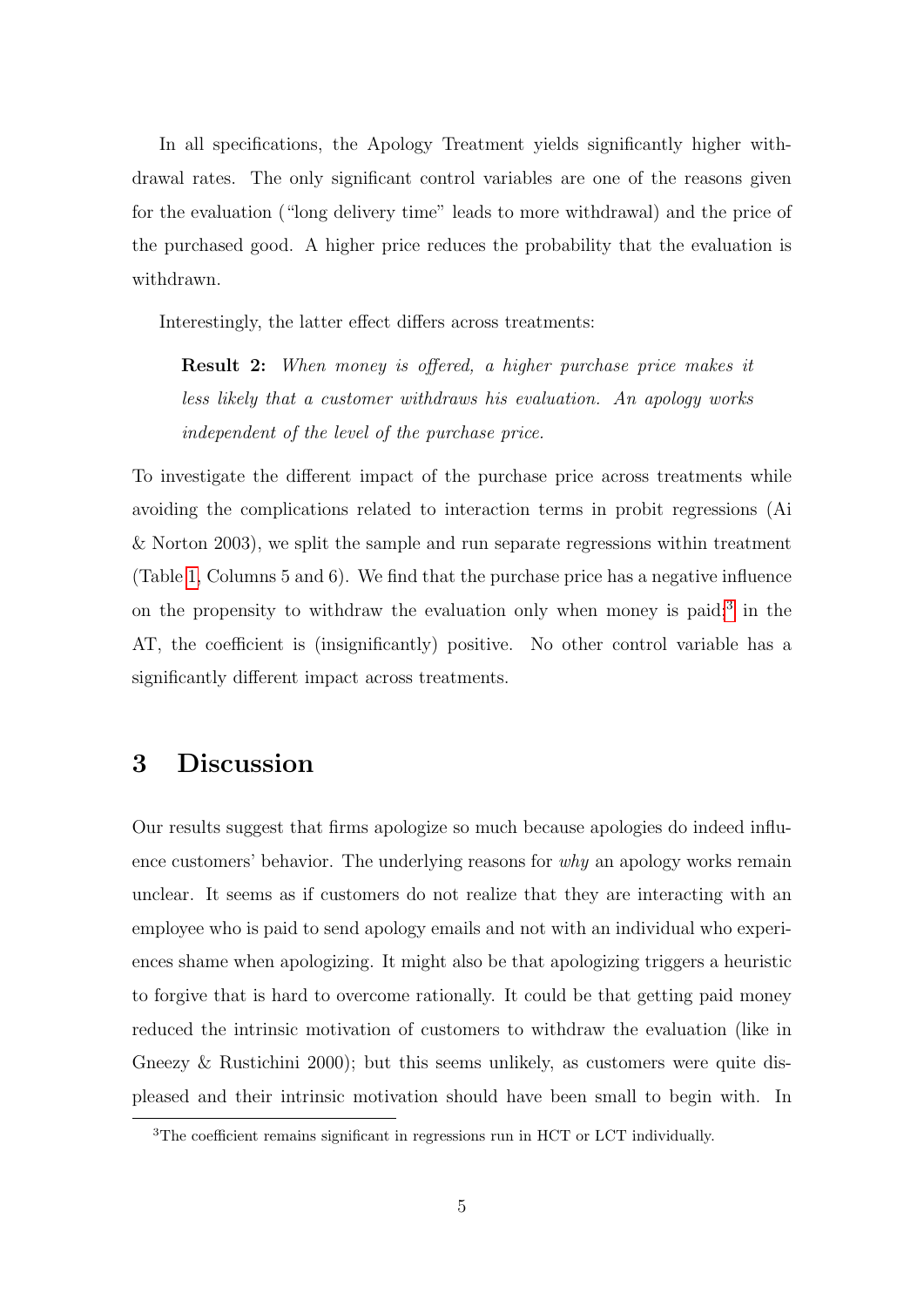|                                           |                                      |                        | Full sample                          |                          | Only $\ensuremath{\mathrm{LCT}}/\ensuremath{\mathrm{HCT}}$ | Only $\operatorname{AT}$ |
|-------------------------------------------|--------------------------------------|------------------------|--------------------------------------|--------------------------|------------------------------------------------------------|--------------------------|
|                                           | $\bigoplus$                          | $\widehat{\Omega}$     | $\binom{3}{2}$                       | $\tag{4}$                | $\widetilde{5}$                                            | $\circledcirc$           |
| Apology Treatment                         | $0.237***$<br>(0.048)                | $0.261***$<br>(0.054)  | $0.248***$<br>(0.059)                | $0.280***$<br>(0.062)    |                                                            |                          |
| High Compensation Treatment               |                                      | (0.041)<br>$0.040\,$   | (0.041)<br>$0.060\,$                 | (0.044)<br>$0.082*$      | $0.087**$<br>(0.039)                                       |                          |
| Conditional Payment                       |                                      |                        | (0.039)<br>$-0.040$                  | (0.040)<br>$-0.041$      | (0.037)<br>$-0.031$                                        |                          |
| Price (in euro)                           |                                      |                        | $-0.004***$<br>$\left( 0.001\right)$ | $-0.004***$<br>(0.002)   | $-0.005***$<br>(0.002)                                     | (0.005)<br>0.006         |
| Additional controls                       | $\overline{\mathsf{X}}^{\mathsf{o}}$ | $\overline{S}$         | $\overline{\mathsf{S}}$              | ${\rm Yes}$              | ${\rm Yes}$                                                | ${\rm Yes}$              |
| Pseudo $R^2$<br>Prob $> \chi^2$<br>N.Obs. | 0.000<br>0.04<br>632                 | 0.000<br>$0.04$<br>632 | $0.000\,$<br>$0.05\,$<br>632         | 0.000<br>0.08<br>$620\,$ | $0.008\,$<br>$0.06$<br>500                                 | 0.180<br>119<br>0.11     |

Table 1: Probit Estimates of the Decision to Withdraw the Evaluation Table [1:](#page-8-0) Probit Estimates of the Decision to Withdraw the Evaluation <span id="page-8-0"></span>Table 1: Marginal effects are shown; standard errors are in parentheses. The control variables are described in the text. Significance at the Table 1: Marginal effects are shown; standard errors are in parentheses. The control variables are described in the text. Significance at the 1%, 5%, and 10% level is denoted by \*\*\*, \*\*, and \*, respectively. 1%, 5%, and 10% level is denoted by \*\*\*, \*\*, and \*, respectively.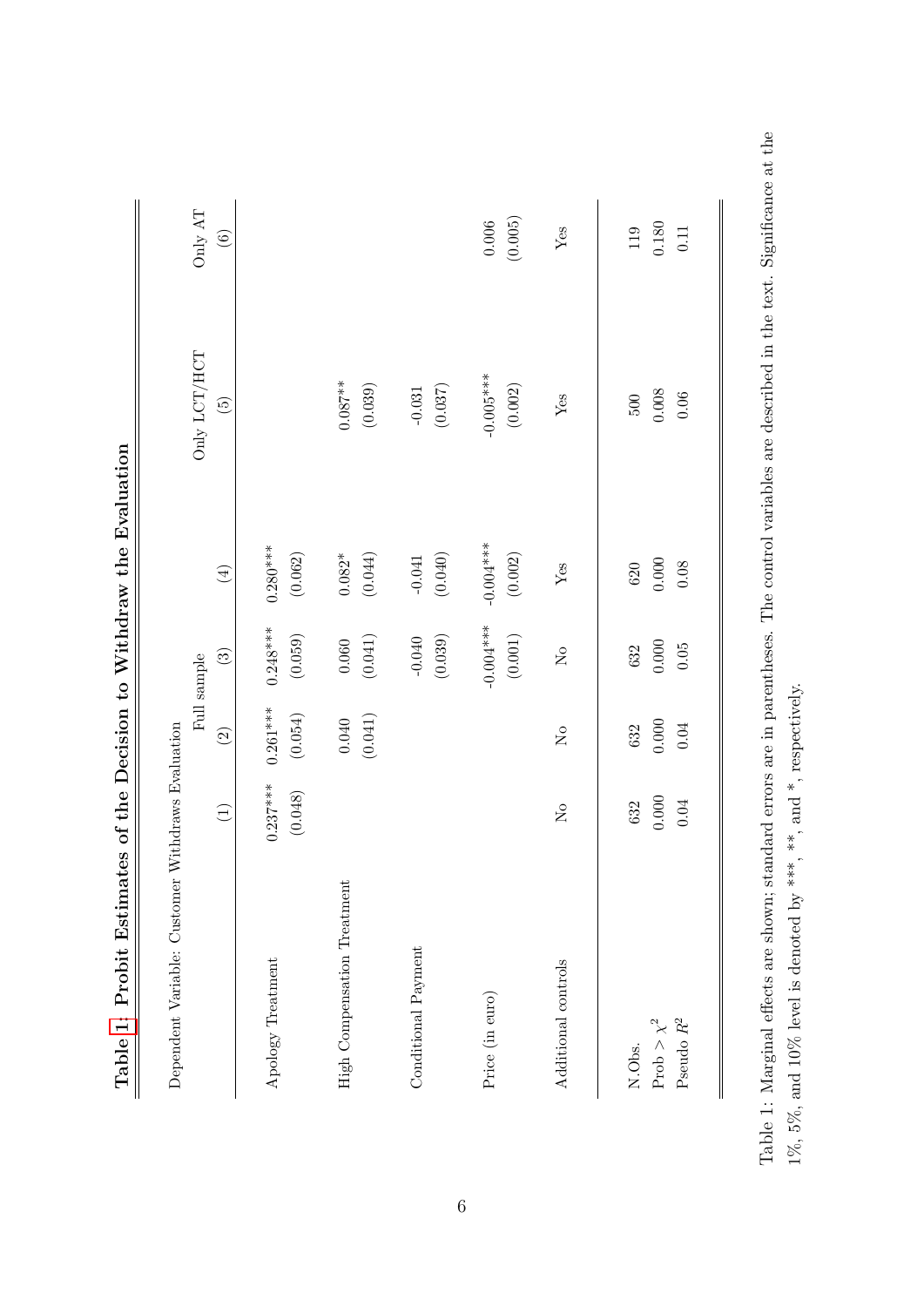any case, apologies are a powerful and at the same time cheap tool to influence customers' behavior.

Concerning the design of evaluation systems, our findings suggest that the effectiveness of such a system might be undermined if evaluations can be taken back. eBay seems to have realized this as well: mutual feedback withdrawal is no longer available.